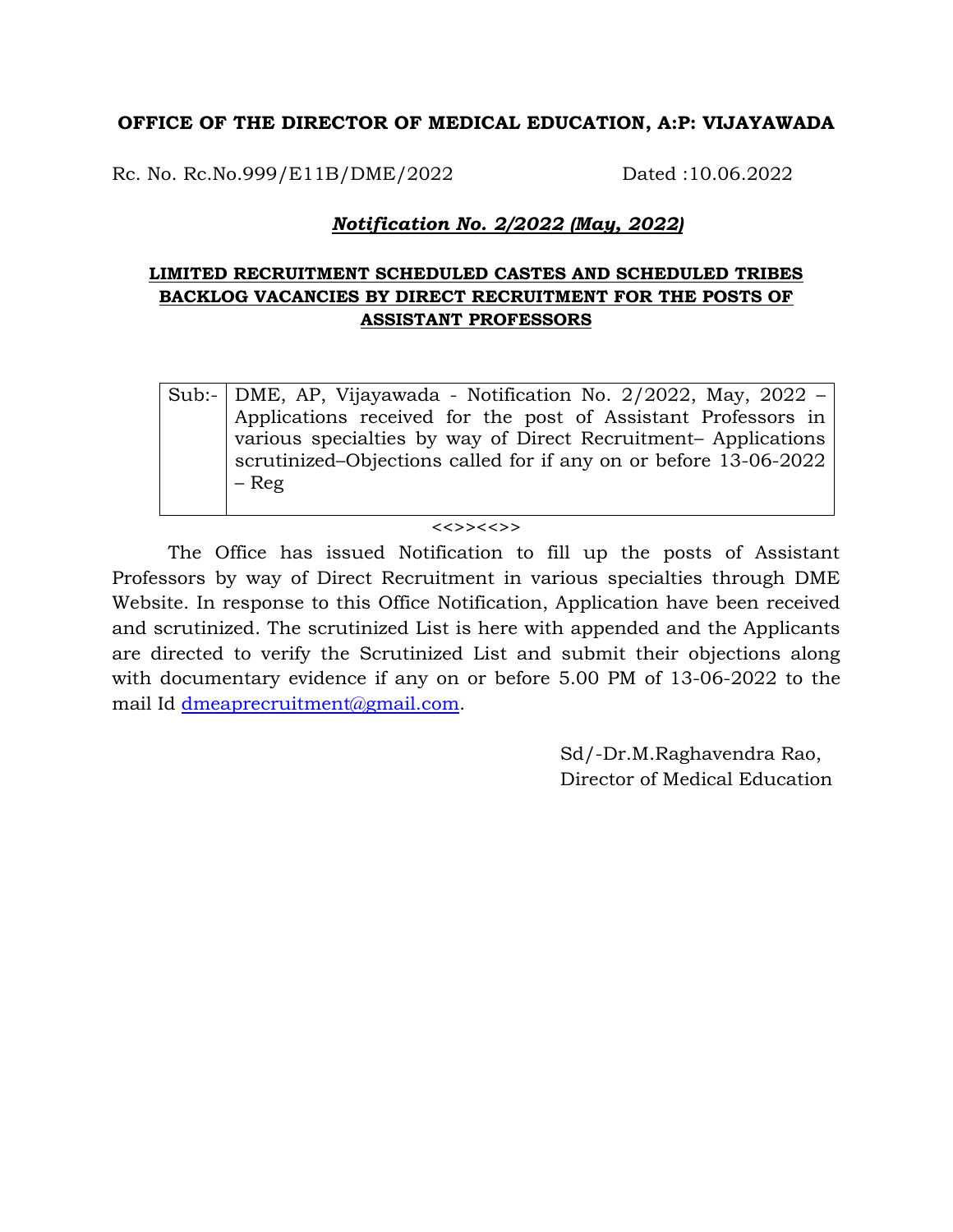| Post Name<br>S.No                                                              | Specialty                                  | Application ID | Name                               | Gender         | DOB              | Social Status | Consider as Local           | Disability        | Ex-Service   | Qualification | Specialty In Medical       | Year of Passing | Marks Type     | Max. Marks | <b>Obtained Marks</b> | Marks 75%               | Seniority upto May 2022 | Weightage Contract | <b>Central Institution</b> | Total     | 75%<br>A.S Marks       | A.S Seniority  | A.S Weightage Contract | <b>Central Institution</b><br>A.S | Total<br>A.S           | Remarks                           | <b>Applicati</b><br>on Status |
|--------------------------------------------------------------------------------|--------------------------------------------|----------------|------------------------------------|----------------|------------------|---------------|-----------------------------|-------------------|--------------|---------------|----------------------------|-----------------|----------------|------------|-----------------------|-------------------------|-------------------------|--------------------|----------------------------|-----------|------------------------|----------------|------------------------|-----------------------------------|------------------------|-----------------------------------|-------------------------------|
| DME -<br>Assistant<br>Professor<br>Direct<br>Recruitme<br>nt                   | Anaesthesia                                | 10097<br>71    | <b>GANTELA VIJAYA</b>              | Fe<br>mal<br>e | $07-12-$<br>1984 | SC            | $\mathsf{N}$<br>$\mathsf O$ | N<br>$\circ$      | N<br>$\circ$ | MD            | ANAESTHESI<br>A            | 4-2014          | Marks          | 700        | 434                   | 46.5                    | 8                       | $\overline{0}$     | $\overline{0}$             | 54.5      | 46.5                   | 8              | $\mathbf 0$            | $\overline{0}$                    | 54.5                   | study certificate<br>not enclosed | Rejected                      |
| DME -<br>Assistant<br>Professor<br>$\overline{2}$<br>Direct<br>Recruitme<br>nt | Anaesthesia                                | 10098<br>40    | jala mrudula                       | Fe<br>mal<br>e | $10-05-$<br>1990 | SC            | YE<br>$\mathsf{S}$          | N<br>$\circ$      | N<br>$\circ$ | MD            | ANAESTHESI<br>A            |                 | 8-2020   Marks |            | 700 419               | 44.8<br>9               | $\mathbf{1}$            | $\circ$            | $\overline{0}$             | 45.8      | 44.8<br>9              | $\mathbf{1}$   | $\mathbf 0$            | $\mathbf 0$                       | 45.8<br>9              |                                   | Accepted                      |
| DME -<br>Assistant<br>Professor<br>3<br>Direct<br>Recruitme<br>nt              | Anaesthesia                                | 10098<br>28    | MUTHUKUR PRIYANKA                  | Fe<br>mal<br>e | 14-05-<br>1989   | SC            | YE<br>$\mathsf{S}$          | N<br>$\circ$      | N<br>$\circ$ | MD            | ANAESTHESI<br><b>OLOGY</b> | 4-2019          | Grade<br>$-B$  | 57         | $\mathbf 0$           | 42.7<br>5               | $\overline{3}$          | $\overline{0}$     | $\mathsf 0$                | 45.7      | 42.7<br>5 <sup>1</sup> | $\overline{3}$ | $\mathbf 0$            | $\mathbf 0$                       | 45.7<br>$5\phantom{.}$ |                                   | Accepted                      |
| DME -<br>Assistant<br>Professor<br>4<br>Direct<br>Recruitme<br>nt              | Anaesthesia                                | 10096<br>93    | <b>Edur Mahesh</b>                 | Ma<br>le       | 10-04-<br>1987   | SC            | YE<br>$\mathsf{S}$          | N<br>$\mathsf{O}$ | N<br>$\circ$ | MD            | ANAESTHESI<br>$\mathsf{A}$ | 6-2020          | Grade<br>$-B$  | 57         | $\mathbf 0$           | 42.7<br>5 <sup>5</sup>  | $\mathbf{1}$            | $\circ$            | $\mathbf 0$                | 43.7<br>5 | 42.4<br>$\mathbf{3}$   | $\mathbf{1}$   | $\mathbf 0$            | $\mathbf 0$                       | 43.4<br>$\overline{3}$ |                                   | Accepted                      |
| DME -<br>Assistant<br>Professor<br>5<br>Direct<br>Recruitme<br>nt              | Anaesthesia                                | 10097<br>29    | MYLABATHULA NEELA<br><b>JYOTHI</b> | Fe<br>mal<br>e | $10-05-$<br>1987 | ST            | YE<br>S                     | N<br>$\circ$      | N<br>$\circ$ | <b>DNB</b>    | ANAESTHESI<br>$\mathsf{A}$ | 6-2019          | Grade<br>$-B$  | 57         | $\mathbf 0$           | 42.7<br>$5\overline{)}$ | $2^{\circ}$             | $\overline{4}$     | $\mathbf 0$                | 48.7      | 40.1<br>8              | $\mathbf 0$    | 5 <sup>5</sup>         | $\mathbf 0$                       | 45.1<br>8              |                                   | Accepted                      |
| DME -<br>Assistant<br>Professor<br>6<br>Direct<br>Recruitme<br>nt              | Anaesthesia                                | 10097<br>01    | MALLEPOGU TEJESH<br>KUMAR          | Ma<br>le       | 18-08-<br>1991   | SC            | YE<br>$\mathsf{S}$          | N<br>$\circ$      | N<br>$\circ$ | MD            | ANAESTHESI<br><b>OLOGY</b> |                 | 4-2019   Marks | 700        | 407                   | 43.6<br>$\mathbf{1}$    | 3 <sup>1</sup>          | $\overline{0}$     | $\mathbf 0$                | 46.6<br>1 | 43.6                   | $\overline{3}$ | $\mathbf{0}$           | $\mathbf 0$                       | 46.6<br>$\mathbf{1}$   |                                   | Accepted                      |
| DME -<br>Assistant<br>Professor<br>7<br>Direct<br>Recruitme<br>nt              | Anaesthesia                                | 10096<br>98    | BEZAWADA PRAVEEN<br><b>GANDHI</b>  | Ma<br>le       | 02-09-<br>1987   | SC            | YE<br>$\mathsf{S}$          | N<br>$\mathsf O$  | N<br>$\circ$ | MD            | ANAESTHESI<br>A            | 4-2019          | Marks          | 700        | 393                   | 42.1<br>$\mathbf{1}$    | $\overline{\mathbf{3}}$ | 10                 | $\overline{0}$             | 55.1      | 42.1                   | $\mathbf{3}$   | 10                     | $\mathbf 0$                       | 55.1<br>$\mathbf{1}$   |                                   | Accepted                      |
| DME -<br>Assistant<br>Professor<br>8<br>Direct<br>Recruitme                    | Cardio<br>Thoracic<br>Surgery /<br>C.V.T.S | 10098<br>41    | Katti Ravi kumar                   | Ma<br>le       | $27-05-$<br>1984 | SC            | YE<br>$\mathsf{S}$          | N<br>$\mathsf{O}$ | N<br>$\circ$ | M.C<br>h      | cardiothoraci<br>c surgery |                 | 7-2019   Marks |            | 700 460               | 49.2<br>9               | $\overline{2}$          | $\overline{0}$     | $\mathsf 0$                | 51.2<br>9 | 49.2<br>9              | $2^{\circ}$    | $\mathbf 0$            | $\mathbf 0$                       | 51.2<br>9              |                                   | Accepted                      |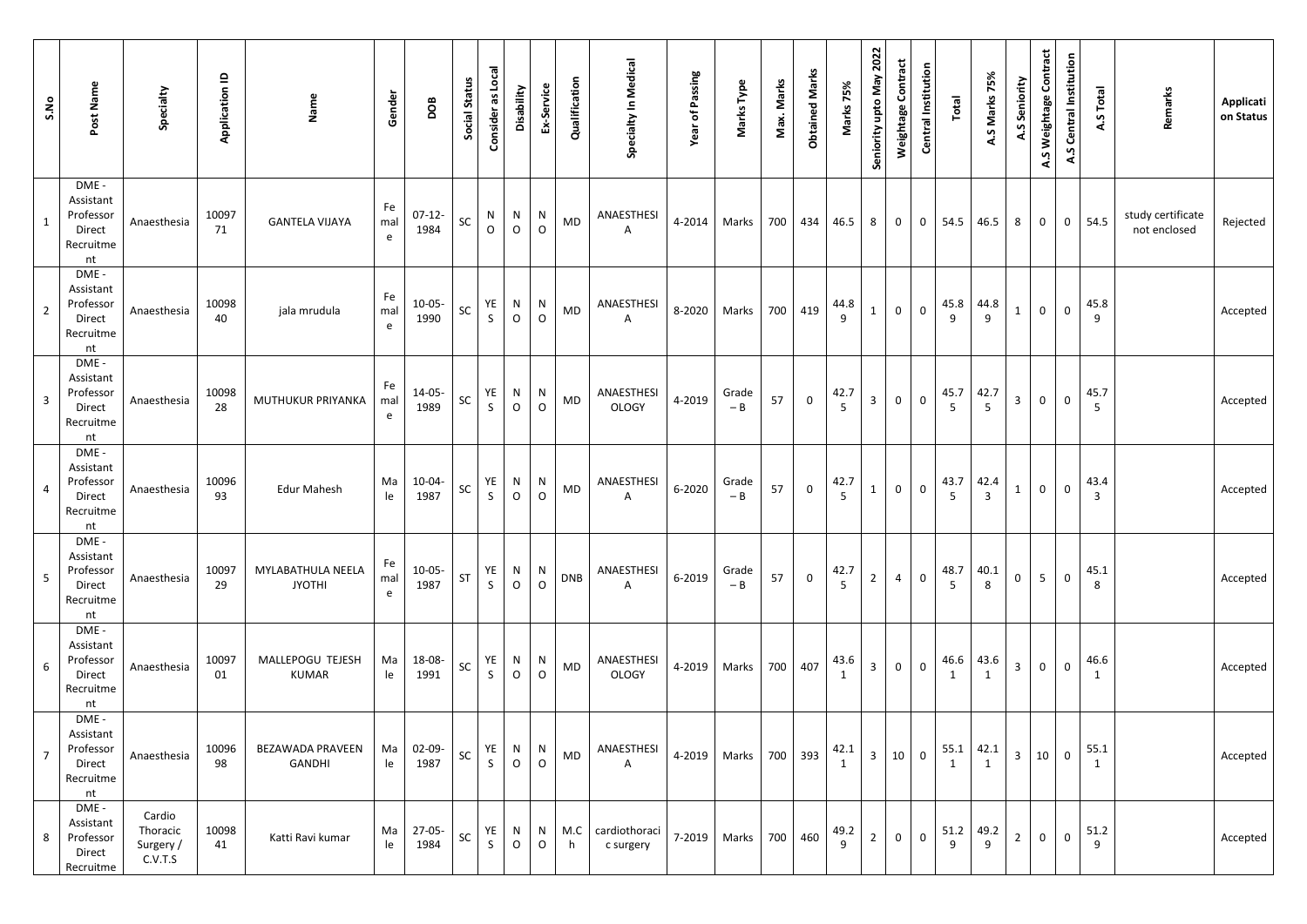|    | nt                                                           |                                          |             |                                      |                           |                     |    |                    |                     |                     |            |                                                                   |                |                |     |                |                        |                |                |                |                         |           |                         |                     |              |                        |                                                                                                       |
|----|--------------------------------------------------------------|------------------------------------------|-------------|--------------------------------------|---------------------------|---------------------|----|--------------------|---------------------|---------------------|------------|-------------------------------------------------------------------|----------------|----------------|-----|----------------|------------------------|----------------|----------------|----------------|-------------------------|-----------|-------------------------|---------------------|--------------|------------------------|-------------------------------------------------------------------------------------------------------|
| 9  | DME -<br>Assistant<br>Professor<br>Direct<br>Recruitme<br>nt | Cardiology                               | 10096<br>03 | <b>TEPPA SANTOSH</b><br><b>KUMAR</b> | Ma<br>le                  | 06-05-<br>1988      | SC | YE<br>$\mathsf{S}$ | N<br>$\overline{O}$ | N<br>$\mathsf{O}$   | DM         | CARDIOLOGY                                                        | 8-2021         | <b>Marks</b>   | 700 | 397            | 42.5                   | $\mathbf 0$    | $\mathbf{0}$   | $\mathbf 0$    | 42.5                    | 42.5      | $\pmb{0}$               | $\mathsf{O}\xspace$ | $\mathbf 0$  | 42.5<br>$\overline{a}$ | Accepted                                                                                              |
| 10 | DME -<br>Assistant<br>Professor<br>Direct<br>Recruitme<br>nt | <b>DVL</b><br>(Dermatolog<br>y / STD)    | 10098<br>57 | MOCHERLA SHINY<br>PRIYANKA           | Fe<br>mal<br>e            | 19-02-<br>1990      | SC | YE<br>$\mathsf{S}$ | N<br>$\overline{O}$ | N<br>$\circ$        | MD         | Dermatology<br>,venerology&<br>Leprosy                            | 4-2018         | Grade<br>$- B$ | 57  | $\overline{0}$ | 42.7<br>$\overline{5}$ | $\overline{4}$ | $\overline{0}$ | $\mathsf 0$    | 46.7<br>$5\overline{)}$ | 45.2      | $\overline{4}$          | $\mathsf{O}\xspace$ | $\mathbf 0$  | 49.2<br>$\mathbf{1}$   | AP MEDICAL<br>REGISTRATION<br><b>COUNCIL</b><br>Rejected<br><b>CERTIFICATE NOT</b><br><b>ENCLOSED</b> |
| 11 | DME -<br>Assistant<br>Professor<br>Direct<br>Recruitme<br>nt | <b>DVL</b><br>(Dermatolog<br>y / STD )   | 10097<br>85 | <b>GUJJULA SUMALATHA</b>             | Fe<br>mal<br>e            | $10-05-$<br>1988    | ST | YE<br>$\mathsf{S}$ | N<br>$\overline{O}$ | N<br>$\overline{O}$ | MD         | <b>DVL</b>                                                        | 8-2020         | Marks          | 700 | 442            | 47.3<br>6              | $\mathbf{1}$   | $\overline{0}$ | $\mathbf 0$    | 48.3<br>6               | 47.3      | $\mathbf{1}$            | $\mathsf{O}\xspace$ | $\mathbf 0$  | 48.3<br>6              | Accepted                                                                                              |
| 12 | DME -<br>Assistant<br>Professor<br>Direct<br>Recruitme<br>nt | <b>DVL</b><br>(Dermatolog<br>y / STD)    | 10096<br>59 | dhanyasi viswambhari<br>vardhan      | Fe<br>mal<br>$\mathsf{e}$ | $16-12-$<br>1989    | SC | YE<br>$\mathsf{S}$ | N<br>$\overline{O}$ | N<br>$\circ$        | <b>MD</b>  | <b>DERMATOLO</b><br>GY<br>VENEREOLO<br><b>GY LEPROSY</b><br>(DVL) | 4-2019         | Marks          | 700 | 419            | 44.8<br>$\mathbf{q}$   | $\overline{3}$ | $2^{\circ}$    | $\mathsf 0$    | 49.8<br>9               | 44.8<br>q | $\overline{\mathbf{3}}$ | $\overline{2}$      | $\mathbf 0$  | 49.8<br>9              | Accepted                                                                                              |
| 13 | DME -<br>Assistant<br>Professor<br>Direct<br>Recruitme<br>nt | <b>DVL</b><br>(Dermatolog<br>$y / STD$ ) | 10096<br>72 | <b>SEVA PRAVEEN</b>                  | Ma<br>le                  | $01-07-$<br>1993    | ST | YE<br>$\mathsf{S}$ | N<br>$\overline{O}$ | N<br>$\circ$        | MD         | <b>DVL</b><br>(DERMATOL<br>OGY & STD)                             | 8-2020         | Grade<br>$-B+$ | 70  | $\mathbf 0$    | 52.5                   | $\mathbf{1}$   | $\overline{0}$ | $\overline{0}$ | 53.5                    | 49.2      | $\mathbf{1}$            | $\mathbf 0$         | $\mathbf 0$  | 50.2<br>9              | Accepted                                                                                              |
| 14 | DME -<br>Assistant<br>Professor<br>Direct<br>Recruitme<br>nt | <b>DVL</b><br>(Dermatolog<br>$y / STD$ ) | 10096<br>56 | PVSVPHSBRAHMA                        | Ma<br>le                  | $20 - 05 -$<br>1986 | SC | YE<br>S            | N<br>$\mathsf{O}$   | N<br>$\circ$        | <b>DNB</b> | DERMATOLO<br>GY, VENEREO<br><b>LOGY AND</b><br>LEPROSY.           | $10 -$<br>2020 | Grade<br>$- B$ | 57  | $\mathbf 0$    | 42.7<br>$\overline{5}$ | $\mathbf{1}$   | $\overline{0}$ | $\mathbf 0$    | 43.7<br>5               | 44.7<br>9 | $2^{\circ}$             | $\mathbf{0}$        | $\mathbf 0$  | 46.7<br>9              | Accepted                                                                                              |
| 15 | DME -<br>Assistant<br>Professor<br>Direct<br>Recruitme<br>nt | Emergency<br>Medicine                    | 10098<br>16 | SATRI VENKATESH                      | Ma<br>le                  | 12-06-<br>1988      | SC | YE<br>S.           | N<br>$\circ$        | N<br>$\overline{O}$ | MD         | <b>EMERGENCY</b><br><b>MEDICINE</b>                               | $6 - 2017$     | Marks          | 700 | 376            | 40.2<br>9              | $\overline{4}$ | $2^{\circ}$    | $\mathbf 0$    | 46.2<br>9               | 40.2<br>9 | $\overline{4}$          | $2^{\circ}$         | $\mathbf 0$  | 46.2<br>9              | Accepted                                                                                              |
| 16 | DME -<br>Assistant<br>Professor<br>Direct<br>Recruitme<br>nt | Emergency<br>Medicine                    | 10098<br>05 | <b>GUNDI PAVAN KUMAR</b>             | Ma<br>le                  | 25-02-<br>1990      | SC | YE<br>$\mathsf{S}$ | N<br>$\overline{O}$ | N<br>$\circ$        | MD         | <b>EMERGENCY</b><br><b>MEDICINE</b>                               | $5 - 2021$     | Marks          | 700 | 496            | 53.1                   | $\mathbf{1}$   | $\overline{0}$ | $\mathsf 0$    | 54.1                    | 53.1      | $\mathbf{1}$            | $\mathbf 0$         | $\mathbf{O}$ | 54.1<br>$\overline{4}$ | Accepted                                                                                              |
| 17 | DME -<br>Assistant<br>Professor<br>Direct<br>Recruitme       | <b>ENT</b>                               | 10098<br>18 | KONDETI ANUSHA                       | Fe<br>mal<br>e            | $27-03-$<br>1990    | SC | YE<br>S            | N<br>$\circ$        | N<br>$\mathsf O$    | <b>MS</b>  | <b>ENT</b>                                                        | 4-2018         | Marks          | 700 | 447            | 47.8<br>9              | $\overline{4}$ | $\overline{0}$ | $\mathsf 0$    | 51.8<br>9               | 47.8<br>9 | $\overline{4}$          | $\mathsf{O}\xspace$ | $\mathbf 0$  | 51.8<br>9              | Accepted                                                                                              |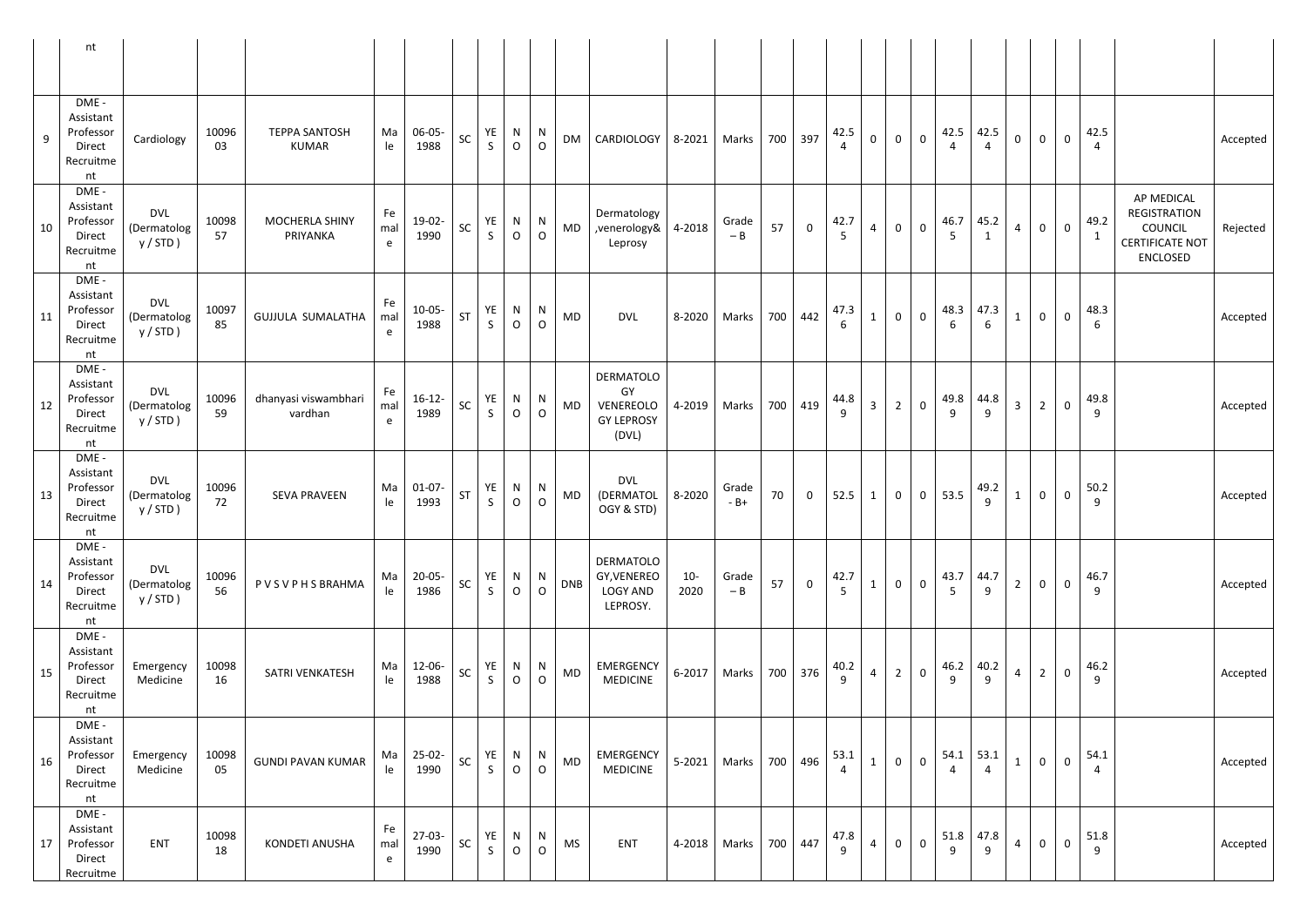|    | nt                                                           |                              |             |                                           |                |                     |          |                    |                          |                    |           |                                          |        |                            |     |         |           |                 |                |                         |           |                       |                 |                |                 |                        |                                                                                                                                              |          |
|----|--------------------------------------------------------------|------------------------------|-------------|-------------------------------------------|----------------|---------------------|----------|--------------------|--------------------------|--------------------|-----------|------------------------------------------|--------|----------------------------|-----|---------|-----------|-----------------|----------------|-------------------------|-----------|-----------------------|-----------------|----------------|-----------------|------------------------|----------------------------------------------------------------------------------------------------------------------------------------------|----------|
| 18 | DME -<br>Assistant<br>Professor<br>Direct<br>Recruitme<br>nt | ENT                          | 10098<br>20 | <b>GANGISETTY KIRTHI</b><br><b>KALYAN</b> | Ma<br>le       | 06-06-<br>1981      | SC       | N<br>$\mathsf{O}$  | N<br>$\overline{O}$      | N<br>$\circ$       | <b>MS</b> | <b>ENT</b>                               | 4-2015 | Marks                      | 700 | 384     | 41.1      | $\overline{7}$  | $\overline{2}$ | $\mathbf 0$             | 50.1<br>4 | 41.1<br>4             | 7 <sup>7</sup>  | $\overline{2}$ | $\overline{0}$  | 50.1<br>$\overline{4}$ | FROM 4TH TO<br>10TH MINIMUM<br><b>4 YEARS STUDIED</b><br>SHOULD BE IN<br>ANDHRA<br>PRADESH STATE<br>STUDIED IN AP<br>FROM 5TH TO<br>7TH ONLY | Rejected |
| 19 | DME -<br>Assistant<br>Professor<br>Direct<br>Recruitme<br>nt | <b>ENT</b>                   | 10098<br>02 | KUNDIRTHI CHAITANYA<br><b>BABJEE</b>      | Ma<br>le       | $13 - 10 -$<br>1980 | SC       | YE<br>S.           | N<br>$\circ$             | N<br>$\circ$       | <b>MS</b> | <b>OTORHINOL</b><br>ARYNGOLOG<br>Y (ENT) | 5-2014 | Marks   800                |     | 442     | 41.4      | 8               | $\mathbf{0}$   | 5                       | 54.4      | 41.4                  | 8               | $\overline{0}$ | $5\overline{)}$ | 54.4<br>4              | 4TH AND 5TH<br><b>STUDY</b><br><b>CERTIFICATE NOT</b><br>ENCLOSED                                                                            | Rejected |
| 20 | DME -<br>Assistant<br>Professor<br>Direct<br>Recruitme<br>nt | ENT                          | 10097<br>11 | MUDDADA NIHARIKA                          | Fe<br>mal<br>e | $22 - 08 -$<br>1992 | SC       | YE<br>$\mathsf{S}$ | N<br>$\mathsf{O}$        | N<br>$\circ$       | <b>MS</b> | ENT                                      | 8-2020 | Marks                      | 700 | 443     | 47.4      | $\mathbf{1}$    | $\mathbf 0$    | $\mathbf 0$             | 48.4<br>6 | 47.4<br>6             |                 | $\mathbf{1}$   | $\mathbf 0$     | 49.4<br>6              |                                                                                                                                              | Accepted |
| 21 | DME -<br>Assistant<br>Professor<br>Direct<br>Recruitme<br>nt | <b>ENT</b>                   | 10096<br>82 | Pallapati George                          | Ma<br>le       | 06-06-<br>1985      | SC       | YE<br>$\mathsf{S}$ | N<br>$\circ$             | N<br>$\circ$       | <b>MS</b> | <b>ENT</b>                               | 4-2014 | <b>Marks</b>               |     | 700 419 | 44.8<br>9 | 8               | $\mathbf 0$    | $\mathbf 0$             | 52.8<br>9 | 44.8<br>9             | 8               | $\overline{2}$ | $\overline{0}$  | 54.8<br>9              | <b>LATEST NOC</b><br>FROM DH NOT<br>SUBMITTED                                                                                                | Rejected |
| 22 | DME -<br>Assistant<br>Professor<br>Direct<br>Recruitme<br>nt | ENT                          | 10097<br>43 | CHILAKA RATNA TEJA                        | Ma<br>le       | 06-03-<br>1988      | $\sf SC$ | S                  | YE N N<br>$\overline{O}$ | $\overline{O}$     | <b>MS</b> | ENT                                      | 5-2016 | Marks                      | 700 | 443     | 47.4<br>6 | $6\phantom{.}6$ | $\overline{0}$ | $\mathbf 0$             | 6         | $53.4 \mid 47.4$<br>6 | $6\overline{6}$ | $\overline{0}$ | $\mathbf 0$     | 53.4<br>6              |                                                                                                                                              | Accepted |
| 23 | DME -<br>Assistant<br>Professor<br>Direct<br>Recruitme<br>nt | <b>ENT</b>                   | 10096<br>43 | <b>GUMMADI SHILPA SRI</b>                 | Fe<br>mal<br>e | $31-12-$<br>1988    | SC       | YE<br>S            | $\circ$                  | $N$   N<br>$\circ$ | <b>MS</b> | ENT                                      |        | 5-2017   Marks             |     | 700 412 | 44.1      | 5               | $\overline{0}$ | $\mathbf 0$             | 49.1      | 44.1                  | 5 <sub>1</sub>  | $\overline{0}$ | $\overline{0}$  | 49.1<br>4              |                                                                                                                                              | Accepted |
| 24 | DME -<br>Assistant<br>Professor<br>Direct<br>Recruitme<br>nt | <b>ENT</b>                   | 10096<br>23 | Kanchumurthy Aditya                       | Ma<br>le       | 04-08-<br>1988      | SC       | YE<br>S            | N<br>$\overline{O}$      | N<br>$\circ$       | <b>MS</b> | <b>ENT</b>                               | 4-2015 | Marks                      | 700 | 402     | 43.0      | $\overline{7}$  | 13             | $\overline{\mathbf{0}}$ | 62.5      | 43.0                  | 7 <sup>7</sup>  | 13             | $\mathbf 0$     | 62.5<br>$\overline{7}$ |                                                                                                                                              | Accepted |
| 25 | DME -<br>Assistant<br>Professor<br>Direct<br>Recruitme<br>nt | Forensic<br>Medicine<br>(FM) | 10098<br>49 | KOLLAPU SATISH<br><b>KUMAR</b>            | Ma<br>le       | 28-03-<br>1992      | SC       | YE  <br>S          | $\overline{O}$           | $N$ $N$<br>$\circ$ | MD        | FORENSIC<br><b>MEDICINE</b>              |        | 6-2020   Marks   700   488 |     |         | 52.2<br>9 | $\mathbf{1}$    | $\overline{0}$ | $\overline{0}$          | 9         | $53.2$ 52.2<br>9      | $\mathbf{1}$    | $\overline{0}$ | $\mathbf 0$     | 53.2                   |                                                                                                                                              | Accepted |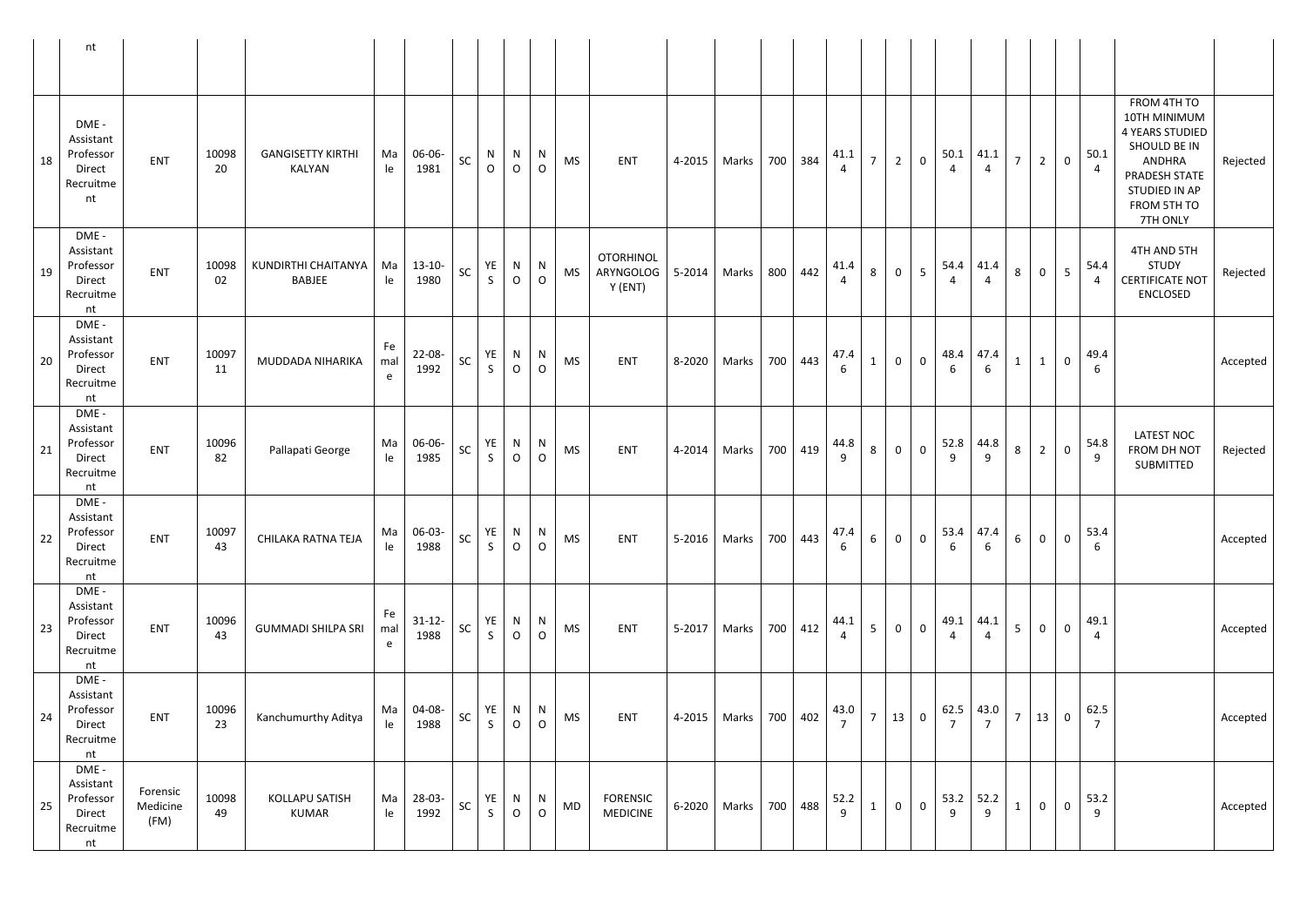| 26 | DME -<br>Assistant<br>Professor<br>Direct<br>Recruitme<br>nt | Forensic<br>Medicine<br>(FM)                             | 10096<br>88 | Poola Harish Kumar                     | Ma<br>le.      | $26 - 03 -$<br>1988 | ST         | YE<br>$\mathsf{S}$ | N<br>$\circ$      | N<br>$\circ$        | <b>MD</b> | Forensic<br>medicine                          | $10 -$<br>2018 | Marks          |     | 700 371        | 39.7<br>$\overline{5}$ | $\overline{3}$ | $\mathbf 0$    | $\mathsf 0$    | 42.7      | 39.7 | $\overline{3}$ | $\mathbf 0$         | $\mathbf 0$         | 42.7<br>5              |                                                                                                                                                | Accepted |
|----|--------------------------------------------------------------|----------------------------------------------------------|-------------|----------------------------------------|----------------|---------------------|------------|--------------------|-------------------|---------------------|-----------|-----------------------------------------------|----------------|----------------|-----|----------------|------------------------|----------------|----------------|----------------|-----------|------|----------------|---------------------|---------------------|------------------------|------------------------------------------------------------------------------------------------------------------------------------------------|----------|
| 27 | DME -<br>Assistant<br>Professor<br>Direct<br>Recruitme<br>nt | Forensic<br>Medicine<br>(FM)                             | 10096<br>92 | VADDI JAYASURYA<br>PRASAD BABU         | Ma<br>le       | 09-05-<br>1984      | ${\sf SC}$ | YE<br>$\mathsf{S}$ | N<br>$\circ$      | N<br>$\overline{O}$ | <b>MD</b> | <b>FORENSIC</b><br><b>MEDICINE</b>            | $11 -$<br>2016 | Marks          | 700 | 380            | 40.7<br>1              | 5 <sub>1</sub> | $\mathbf 0$    | $\mathbf 0$    | 45.7      | 40.7 | 5 <sup>5</sup> | $\mathsf{O}\xspace$ | $\mathbf 0$         | 45.7<br>$\mathbf{1}$   |                                                                                                                                                | Accepted |
| 28 | DME -<br>Assistant<br>Professor<br>Direct<br>Recruitme<br>nt | Gasto-<br>Enterology<br>/Medical<br>Gasto-<br>Enterology | 10096<br>48 | budumuri gautam vinay<br>kumar         | Ma<br>le       | 04-04-<br>1990      | SC         | YE<br>$\mathsf{S}$ | N<br>$\circ$      | N<br>$\circ$        | <b>DM</b> | MEDICAL<br><b>GASTROENT</b><br><b>EROLOGY</b> | 2-2022         | Grade<br>$- B$ | 57  | $\overline{0}$ | 42.7<br>5              | $\overline{0}$ | $\overline{0}$ | 5              | 47.7<br>5 | 42.7 | $\mathbf 0$    | $\mathsf{O}\xspace$ | 5 <sup>5</sup>      | 47.7<br>5              | <b>AP MEDICAL</b><br>COUNCIL<br>REGISTRATION<br>NOT ENCLOSED                                                                                   | Accepted |
| 29 | DME -<br>Assistant<br>Professor<br>Direct<br>Recruitme<br>nt | General<br>Surgery                                       | 10098<br>38 | MOGASALAMARRI<br><b>HARIBABU</b>       | Ma<br>le       | 06-06-<br>1987      | SC         | YE<br>$\mathsf{S}$ | N<br>$\circ$      | N<br>$\overline{O}$ | <b>MS</b> | <b>GENERAL</b><br><b>SURGERY</b>              | 5-2018         | Marks          | 700 | 398            | 42.6                   | $\overline{4}$ | $\mathbf 0$    | $\overline{0}$ | 46.6      | 42.6 | $\overline{4}$ | $\mathbf 0$         | $\mathbf 0$         | 46.6<br>$\overline{4}$ | study certificate<br>not enclosed                                                                                                              | Rejected |
| 30 | DME -<br>Assistant<br>Professor<br>Direct<br>Recruitme<br>nt | General<br>Surgery                                       | 10096<br>51 | POTLURI BHARATHI                       | Fe<br>mal<br>e | $10-06-$<br>1992    | SC         | YE<br>$\mathsf{S}$ | N<br>$\circ$      | N<br>$\mathsf{O}$   | <b>MS</b> | <b>GENERAL</b><br>SURGERY                     | 8-2020         | Marks          |     | 700 440        | 47.1                   | $\mathbf{1}$   | $\mathbf 0$    | $\mathbf 0$    | 48.1      | 47.1 | $\mathbf{1}$   | $\mathbf 0$         | $\mathbf 0$         | 48.1<br>$\overline{4}$ | AP MEDICAL OF<br><b>INDIA</b><br>REGISTRATION<br><b>CERTIFICATE NOT</b><br><b>ENCLOSED</b>                                                     | Rejected |
| 31 | DME -<br>Assistant<br>Professor<br>Direct<br>Recruitme<br>nt | General<br>Surgery                                       | 10096<br>94 | <b>NATHOLLA Ashok</b><br>vardhan kumar | Ma<br>le       | 16-06-<br>1986      | <b>SC</b>  | YE<br>S            | N<br>$\circ$      | N<br>$\overline{O}$ | M.C<br>h  | General<br>surgery                            | 6-2020         | Marks          |     | 700 416        | 44.5                   | $\mathbf{1}$   | $\overline{0}$ | $\mathsf 0$    | 45.5      | 37.5 | $\mathbf{1}$   | $\mathbf{1}$        | $\mathbf 0$         | 39.5                   | <b>PG MARKS</b><br><b>MEMO NOT</b><br><b>ENCLOSED AND</b><br>AP<br><b>REGISTRATION</b><br>COUNCIL<br><b>CERTIFICATE NOT</b><br><b>ENCLOSED</b> | Rejected |
| 32 | DME -<br>Assistant<br>Professor<br>Direct<br>Recruitme<br>nt | General<br>Surgery                                       | 10096<br>58 | NENAVATH DEEPTHI                       | Fe<br>mal<br>e | 13-07-<br>1989      | <b>ST</b>  | YE<br>S            | N<br>$\circ$      | N<br>$\circ$        | <b>MS</b> | <b>GENERAL</b><br>SURGERY                     | 8-2020         | Marks          | 700 | 407            | 43.6<br>1              | $\mathbf{1}$   | $\mathbf 0$    | $\mathsf 0$    | 44.6      | 43.6 | $\mathbf{1}$   | $\mathsf{O}\xspace$ | $\mathbf 0$         | 44.6<br>1              |                                                                                                                                                | Accepted |
| 33 | DME -<br>Assistant<br>Professor<br>Direct<br>Recruitme<br>nt | General<br>Surgery                                       | 10096<br>64 | <b>BANOTH GOUTHAM</b>                  | Ma<br>le       | 03-03-<br>1993      | ST         | YE<br>S            | N<br>$\mathsf{O}$ | N<br>$\mathsf{O}$   | <b>MS</b> | <b>GENERAL</b><br>SURGERY                     | 8-2020         | Marks          | 700 | 433            | 46.3<br>9              |                | $\overline{0}$ | $\mathsf 0$    | 47.3<br>9 | 46.3 | $\mathbf{1}$   | $\mathsf{O}\xspace$ | $\mathsf{O}\xspace$ | 47.3<br>9              | PG PROVISIONAL<br>PG NOT<br><b>ENCLOSED</b>                                                                                                    | Rejected |
| 34 | DME -<br>Assistant<br>Professor<br>Direct<br>Recruitme<br>nt | Hospital<br>Administrati<br>on                           | 10095<br>98 | MOGILI VENKAT KIRAN<br><b>KUMAR</b>    | Ma<br>le       | 08-01-<br>1982      | ST         | YE<br>S            | N<br>$\circ$      | N<br>$\mathsf{O}$   | <b>MD</b> | Hospital<br>Administrati<br>on                | $5 - 2017$     | Marks          |     |                | 700 350 37.5           | 5 <sup>5</sup> | $\overline{0}$ | $\overline{0}$ | 42.5      | 37.5 | 5 <sup>5</sup> | $\mathbf 0$         | $\mathbf 0$         | 42.5                   |                                                                                                                                                | Accepted |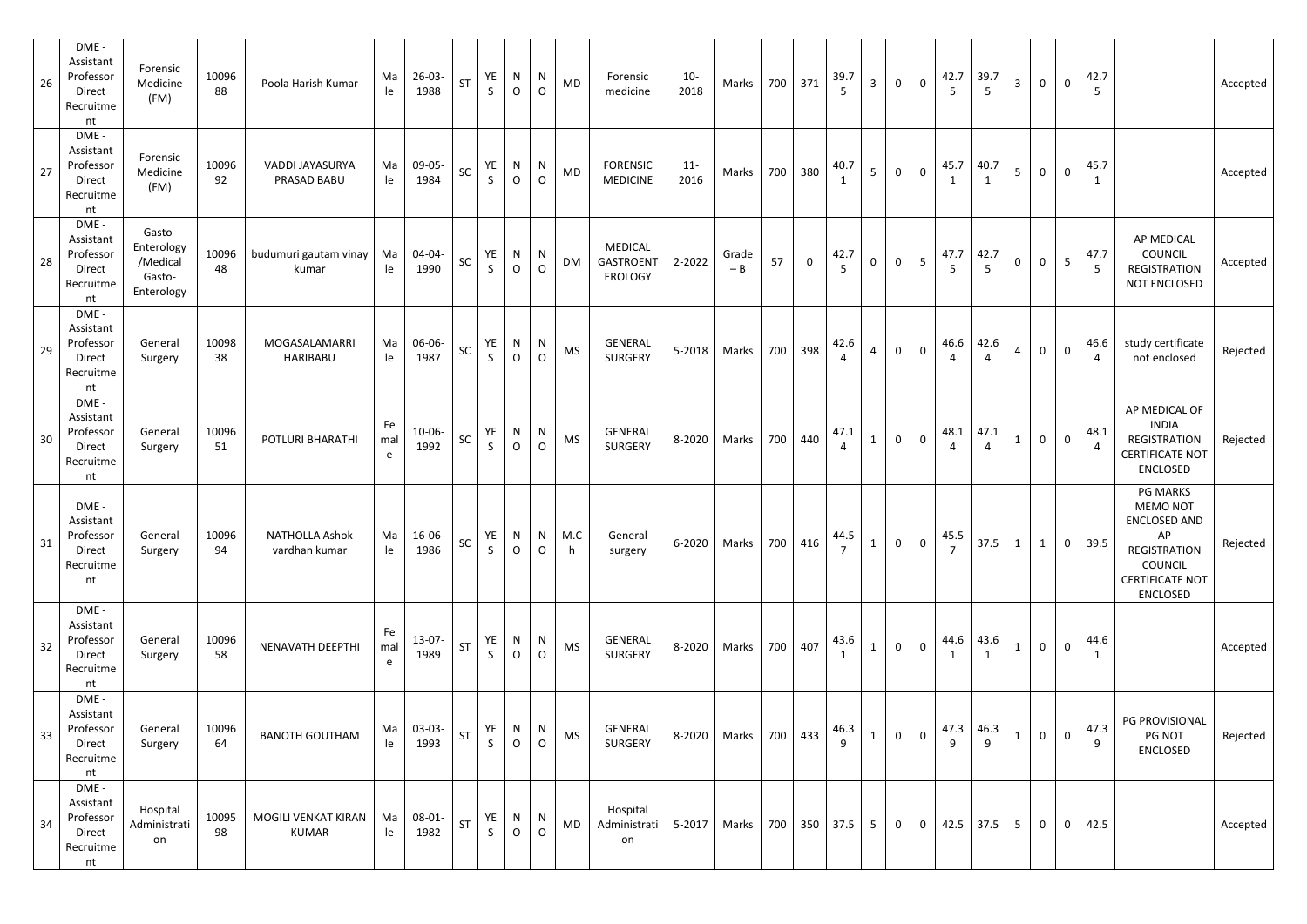| 35 | DME -<br>Assistant<br>Professor<br>Direct<br>Recruitme<br>nt | Nephrology                  | 10096<br>91 | Mitta Ravikumar                      | Ma<br>le       | 29-04-<br>1979                      | SC        | YE<br>$\mathsf{S}$ | N<br>$\circ$  | N<br>$\circ$        | DM         | Nephrology              |                | 7-2016   Marks |                     | 700 376        | 40.2<br>9                    | 5 <sup>5</sup> | $\overline{0}$ | $\mathbf 0$ | 45.2                   | 40.2      | 5 <sub>1</sub> | $\mathbf 0$  | $\mathbf 0$    | 45.2<br>9              |                                                                                              | Accepted |
|----|--------------------------------------------------------------|-----------------------------|-------------|--------------------------------------|----------------|-------------------------------------|-----------|--------------------|---------------|---------------------|------------|-------------------------|----------------|----------------|---------------------|----------------|------------------------------|----------------|----------------|-------------|------------------------|-----------|----------------|--------------|----------------|------------------------|----------------------------------------------------------------------------------------------|----------|
| 36 | DME -<br>Assistant<br>Professor<br>Direct<br>Recruitme<br>nt | Neurology                   | 10098<br>09 | Palaparthi kristudasu                | Ma<br>le       | $30 - 03 -$<br>1982                 | ST        | YE<br>$\mathsf{S}$ | $\frac{N}{O}$ | N<br>$\circ$        | <b>DNB</b> | Neurology               | $12 -$<br>2020 | Marks          | 600                 | 335            | 41.8                         | $\mathbf{1}$   | $\mathbf 0$    | $\mathbf 0$ | 42.8                   | 41.8      | $\mathbf{1}$   | $\mathbf 0$  | $\mathbf 0$    | 42.8<br>8              | AP MEDICAL<br><b>COUNCIL OF</b><br><b>INDIA</b><br><b>CERTIFICATE NOT</b><br><b>ENCLOSED</b> | Rejected |
| 37 | DME -<br>Assistant<br>Professor<br>Direct<br>Recruitme<br>nt | Neurology                   | 10097<br>99 | RAMAVATHU<br>Balakrishna Naik        | Ma<br>le       | $12 - 07 -$<br>1986                 | <b>ST</b> | YE<br>$\mathsf{S}$ | N<br>$\circ$  | N<br>$\circ$        | <b>DM</b>  | Neurology               | 8-2017         | Grade<br>$-A$  | 80                  | $\mathbf 0$    | 60                           | $\overline{4}$ | $\overline{0}$ | $\mathbf 0$ | 64                     | 49.8      | $\overline{4}$ | $\mathbf 0$  | $\mathsf 0$    | 53.8<br>$\overline{2}$ | CASTE<br><b>CERTIFICATE NOT</b><br><b>ENCLOSED</b>                                           | Rejected |
| 38 | DME -<br>Assistant<br>Professor<br>Direct<br>Recruitme<br>nt | Orthopaedic<br>S.           | 10098<br>44 | MONDITHOKA<br>SPOORTHI               | Fe<br>mal<br>e | 08-06-<br>1986                      | SC        | YE<br>$\mathsf{S}$ | N<br>$\circ$  | N<br>$\overline{O}$ | <b>MS</b>  | ORTHOPEDIC<br>S.        | $10-$<br>2019  | <b>Marks</b>   |                     | 700 394        | 42.2                         | $\overline{2}$ | $\overline{0}$ | $\mathsf 0$ | 44.2                   | 42.2      | $\overline{2}$ | $\mathsf{O}$ | $\mathbf 0$    | 44.2<br>1              | SR SHIP<br><b>CERTIFICATE NOT</b><br>SUBMITTED, NOC<br>NOT ENCLOSED                          | Rejected |
| 39 | DME -<br>Assistant<br>Professor<br>Direct<br>Recruitme<br>nt | Orthopaedic<br>S.           | 10095<br>95 | <b>TEKURI KETHAN</b><br><b>KUMAR</b> | Ma<br>le       | 14-06-<br>1991                      | ST        | YE<br>$\mathsf{S}$ | N<br>$\circ$  | N<br>$\circ$        | <b>MS</b>  | ORTHOPAEDI<br><b>CS</b> |                | 3-2015 Marks   | 245<br>$\mathbf{0}$ | $\mathbf 0$    | $136$ 41.6<br>$\overline{3}$ | 7 <sup>7</sup> | $\overline{0}$ | $\mathsf 0$ | 48.6<br>$\overline{3}$ | 38.5      | $\mathbf 0$    | $\mathbf 0$  | $\overline{0}$ | 38.5                   | <b>PG MARKS</b><br><b>MEMO NOT</b><br><b>ENCLOSED</b>                                        | Rejected |
| 40 | DME -<br>Assistant<br>Professor<br>Direct<br>Recruitme<br>nt | Orthopaedic<br><sub>S</sub> | 10096<br>57 | BANDELA<br>MANORANJAN                | le             | Ma 06-11- $SC$ $YE$ $N$ $N$<br>1989 |           | S.                 | $\circ$       | $\circ$             |            | <b>MS</b><br>S          |                |                |                     |                | 4                            |                |                |             | 4                      | 3         |                |              |                | 48.0<br>$\overline{3}$ |                                                                                              | Accepted |
| 41 | DME -<br>Assistant<br>Professor<br>Direct<br>Recruitme<br>nt | Orthopaedic<br>S.           | 10097<br>22 | Mala Keerthi                         | Fe<br>mal<br>e | $24 - 04 -$<br>1992                 | <b>SC</b> | YE<br>$\mathsf{S}$ | N<br>$\circ$  | N<br>$\mathsf{O}$   | <b>MS</b>  | Orthopaedic<br>S.       |                | 8-2020   Marks |                     | 700 407        | 43.6<br>1                    | 1              | $\overline{0}$ | $\mathbf 0$ | 44.6<br>1              | 43.6      | $\mathbf{1}$   | $\mathbf 0$  | $\mathbf 0$    | 44.6<br>1              |                                                                                              | Accepted |
| 42 | DME -<br>Assistant<br>Professor<br>Direct<br>Recruitme<br>nt | Pharmacolo<br>gy            | 10097<br>96 | KEELU RAJKUMAR                       | Ma<br>le       | 28-07-<br>1984                      | SC        | YE<br>$\mathsf{S}$ | N<br>$\circ$  | N<br>$\overline{O}$ | <b>MD</b>  | PHARMACOL<br><b>OGY</b> | $11 -$<br>2016 | Marks          | 700                 | 377            | 40.3<br>9                    | 5 <sub>1</sub> | $\mathbf{0}$   | $\mathbf 0$ | 45.3<br>9              | 40.3      | $5\phantom{.}$ | $\mathbf 0$  | $\mathbf 0$    | 45.3<br>9              |                                                                                              | Accepted |
| 43 | DME -<br>Assistant<br>Professor<br>Direct<br>Recruitme<br>nt | Pharmacolo<br>gy            | 10097<br>14 | <b>CHINTA SANTHI</b><br>LAKSHMI      | Fe<br>mal<br>e | $17-12-$<br>1986                    | SC        | YE<br>$\mathsf{S}$ | N<br>$\circ$  | N<br>$\overline{O}$ | <b>MD</b>  | PHARMACOL<br><b>OGY</b> | 5-2017         | Grade<br>$- B$ | 57                  | $\overline{0}$ | 42.7<br>$5\overline{5}$      | 5 <sup>5</sup> | $\overline{0}$ | $\mathbf 0$ | 47.7<br>5              | 42.7<br>5 | 5 <sub>1</sub> | $\mathsf 0$  | $\mathbf 0$    | 47.7<br>5              |                                                                                              | Accepted |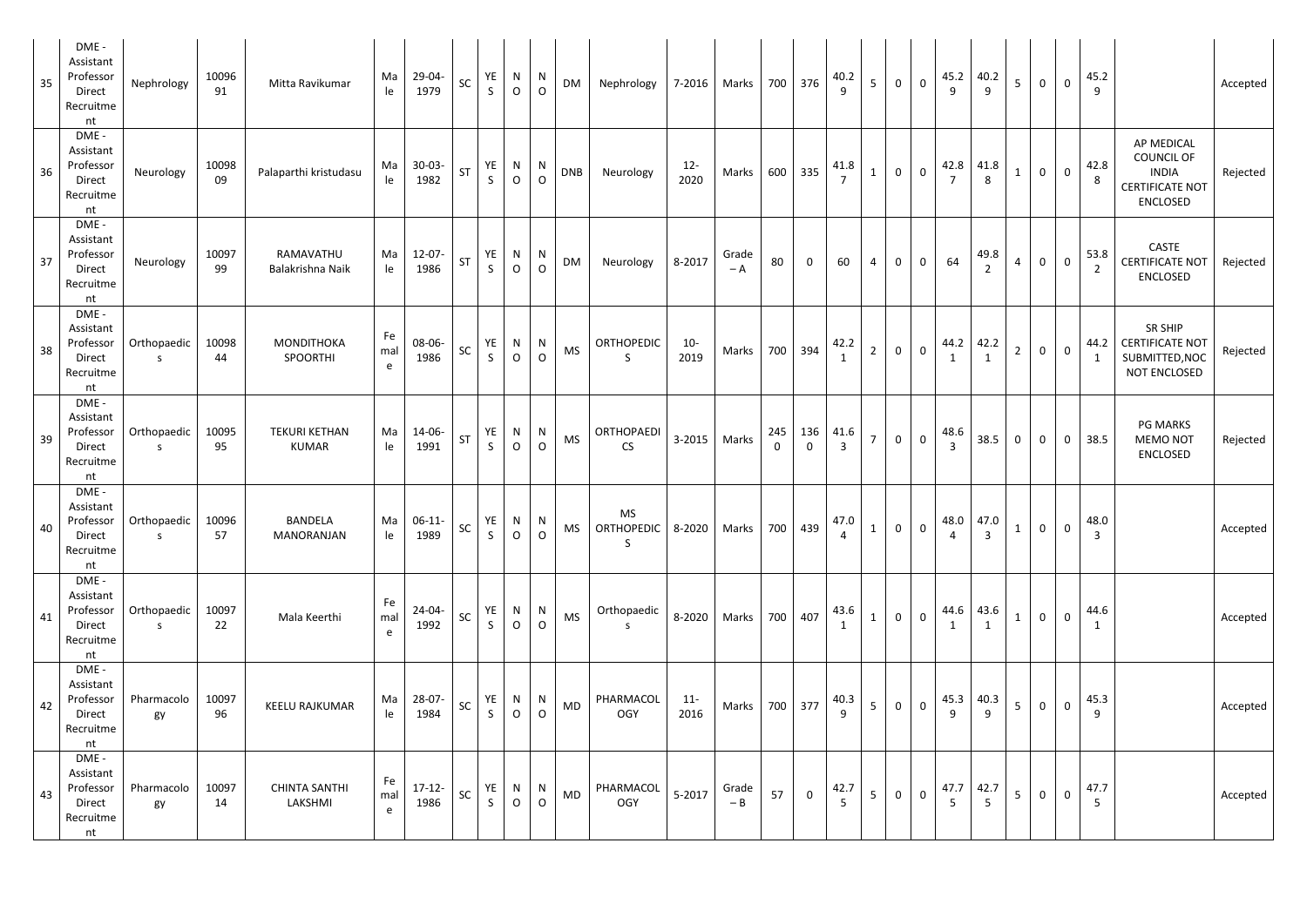| DME -<br>Assistant<br>Professor<br>44<br>Direct<br>Recruitme<br>nt | Pharmacolo<br>gy                                          | 10096<br>16 | PARIGALA MADHAVI                   | Fe<br>mal<br>e | $25-07-$<br>1983    | <b>SC</b> | YE<br>$\mathsf{S}$ | N<br>$\circ$                | N<br>$\mathsf{O}$ | MD                 | PHARMACOL<br><b>OGY</b>                                                              | 6-2019         | Marks          | 700 | 426            | 45.6                | $\overline{2}$ | $\mathbf{1}$   | $\overline{0}$ | 48.6       | 45.6                 | $\overline{3}$ | $\mathbf{1}$   | $\mathbf 0$    | 49.6<br>$\overline{4}$ | LATEST NOC NOT<br><b>ENCLOSED</b>                                                                                                                                 | Rejected |
|--------------------------------------------------------------------|-----------------------------------------------------------|-------------|------------------------------------|----------------|---------------------|-----------|--------------------|-----------------------------|-------------------|--------------------|--------------------------------------------------------------------------------------|----------------|----------------|-----|----------------|---------------------|----------------|----------------|----------------|------------|----------------------|----------------|----------------|----------------|------------------------|-------------------------------------------------------------------------------------------------------------------------------------------------------------------|----------|
| DME -<br>Assistant<br>Professor<br>45<br>Direct<br>Recruitme<br>nt | Pharmacolo<br>gy                                          | 10096<br>81 | R KEERTHI                          | Fe<br>mal<br>e | 09-08-<br>1992      | <b>ST</b> | YE<br>$\mathsf{S}$ | N<br>$\circ$                | N<br>$\circ$      | <b>MD</b>          | PHARMACOL<br><b>OGY</b>                                                              | 8-2021         | Grade<br>$-B+$ | 70  | $\mathbf 0$    | 52.5                | $\overline{0}$ | $\overline{0}$ | $\overline{0}$ | 52.5       | 50.4                 | $\mathbf 0$    | $\mathbf 0$    | $\mathsf 0$    | 50.4<br>6              |                                                                                                                                                                   | Accepted |
| DME -<br>Assistant<br>Professor<br>46<br>Direct<br>Recruitme<br>nt | Pharmacolo<br>gy                                          | 10096<br>22 | <b>GALI VENKATA</b><br>SUDHARSANAM | Fe<br>mal<br>e | 22-09-<br>1987      | <b>SC</b> | YE<br>$\mathsf{S}$ | N<br>$\circ$                | N<br>$\circ$      | MD                 | PHARMACOL<br><b>OGY</b>                                                              | $5 - 2022$     | No<br>Marks    | 50  | $\overline{0}$ | 37.5                | $\overline{0}$ | $\overline{0}$ | $\overline{0}$ | 37.5       | 37.5                 | $\mathbf{0}$   | $\overline{0}$ | $\overline{0}$ | 37.5                   | <b>PG MARKS</b><br><b>MEMO AND</b><br>PROVISIONAL<br><b>CERTIFICATE AND</b><br>AP MEDICAL<br>REGISTRATION<br>COUNCIL<br><b>CERTIFICATE NOT</b><br><b>ENCLOSED</b> | Rejected |
| DME-<br>Assistant<br>Professor<br>47<br>Direct<br>Recruitme<br>nt  | Pharmacolo<br>gy                                          | 10096<br>18 | <b>MERUM ANUSHA</b>                | Fe<br>mal<br>e | $16-03-$<br>1986    | SC        | YE<br>$\mathsf{S}$ | N<br>$\mathsf{O}$           | N<br>$\mathsf{O}$ | MD                 | PHARMACOL<br><b>OGY</b>                                                              | 8-2020         | Grade<br>$-B+$ | 70  | $\mathbf 0$    | 52.5                | $\mathbf{1}$   | $\overline{0}$ | $\overline{0}$ | 53.5       | 49.8                 | $\mathbf{1}$   | $\mathbf 0$    | $\mathbf 0$    | 50.8<br>$\overline{2}$ |                                                                                                                                                                   | Accepted |
| DME -<br>Assistant<br>Professor<br>48<br>Direct<br>Recruitme<br>nt | Plastic<br>Surgery                                        | 10096<br>45 | MANUBOLU<br>VIJAYALAKSHMI          | Fe<br>mal<br>e | $12 - 10 -$<br>1986 | SC        | YE<br>$\mathsf{S}$ | N<br>$\mathsf{O}$           | N<br>$\circ$      | M.C<br>h.          | <b>PLASTIC</b><br><b>SURGERY</b>                                                     | $12 -$<br>2018 | Marks          |     | 700 447        | 47.8<br>9           | 3 <sup>1</sup> | $\overline{0}$ | $\mathbf 0$    | 50.8<br>9  | 47.8<br>9            | $\mathbf{3}$   | $\mathbf 0$    | $\overline{0}$ | 50.8<br>9              |                                                                                                                                                                   | Accepted |
| DME -<br>Assistant<br>Professor<br>49<br>Direct<br>Recruitme<br>nt | Public<br>Health<br>Dentistry /<br>Community<br>Dentistry | 10098<br>15 | Patra Veda Prapoorna               | Fe<br>mal<br>e | 19-04-<br>1980      | <b>SC</b> | YE<br>$\mathsf{S}$ | N<br>$\mathsf O$            | N<br>$\mathsf O$  | MD<br>$\mathsf{S}$ | Periodontolo<br>gy                                                                   | 4-2012         | Marks          | 600 | 330            | 41.2<br>$5^{\circ}$ | 10             | $\overline{0}$ | $\overline{0}$ | 51.2<br>.5 | 41.2<br>5            | 10             | $\mathbf 0$    | $\mathbf 0$    | 51.2<br>5 <sup>5</sup> | <b>STUDY</b><br>CERTIFICATE, DEN<br>TAL COUNCIL OF<br><b>INDIA</b><br><b>CERTIFICATE AND</b><br>PG PROVISIONAL<br><b>CERTIFICATE NOT</b><br><b>ENCLOSED</b>       | Rejected |
| DME-<br>Assistant<br>Professor<br>50<br>Direct<br>Recruitme<br>nt  | Public<br>Health<br>Dentistry /<br>Community<br>Dentistry | 10097<br>41 | Gandham Anvesh                     | Ma<br>le       | 19-07-<br>1989      | SC        | YE<br>$\mathsf{S}$ | $\mathsf{N}$<br>$\mathsf O$ | N<br>$\mathsf{O}$ | MD<br>S            | <b>PUBLIC</b><br><b>HEALTH</b><br>DENTISTRY/C<br><b>OMMUNITY</b><br><b>DENTISTRY</b> | 6-2019         | Marks          | 600 | 386            | 48.2<br>5           | $\overline{2}$ | $\overline{0}$ | $\mathbf 0$    | 50.2       | 48.2<br>5            | $\overline{2}$ | $\mathbf 0$    | $\pmb{0}$      | 50.2<br>5              |                                                                                                                                                                   | Accepted |
| DME -<br>Assistant<br>Professor<br>51<br>Direct<br>Recruitme<br>nt | Radiodiagno<br>sis/<br>Radiology                          | 10098<br>56 | <b>BUKKE RAVINDRA NAIK</b>         | Ma<br>le       | 10-06-<br>1985      | <b>ST</b> | YE<br>$\mathsf{S}$ | N<br>$\circ$                | N<br>$\circ$      | <b>MD</b>          | RADIODIAGN<br>OSIS                                                                   | 5-2018         | Marks          | 700 | 369            | 39.5                | 4              | $\overline{0}$ | $\overline{0}$ | 43.5<br>4  | 39.5<br>$\mathbf{3}$ | $\overline{4}$ | $\mathbf 0$    | $\mathsf 0$    | 43.5<br>$\overline{3}$ |                                                                                                                                                                   | Accepted |
| DME-<br>Assistant<br>52<br>Professor<br>Direct                     | Radiodiagno<br>sis/<br>Radiology                          | 10096<br>66 | Sake Vinod kumar                   | Ma<br>le       | 01-06-<br>1991      | <b>ST</b> | YE<br>$\mathsf{S}$ | N<br>$\mathsf O$            | N<br>$\mathsf{O}$ | <b>MD</b>          | RADIO<br><b>DIAGNOSTIC</b>                                                           | 6-2020         | Marks          | 700 | 405            | 43.3<br>9           | $\mathbf{1}$   | $\overline{0}$ | $\mathbf 0$    | 44.3<br>9  | 43.3<br>9            | $\mathbf 1$    | $\mathbf 0$    | $\mathbf 0$    | 44.3<br>$\overline{9}$ |                                                                                                                                                                   | Accepted |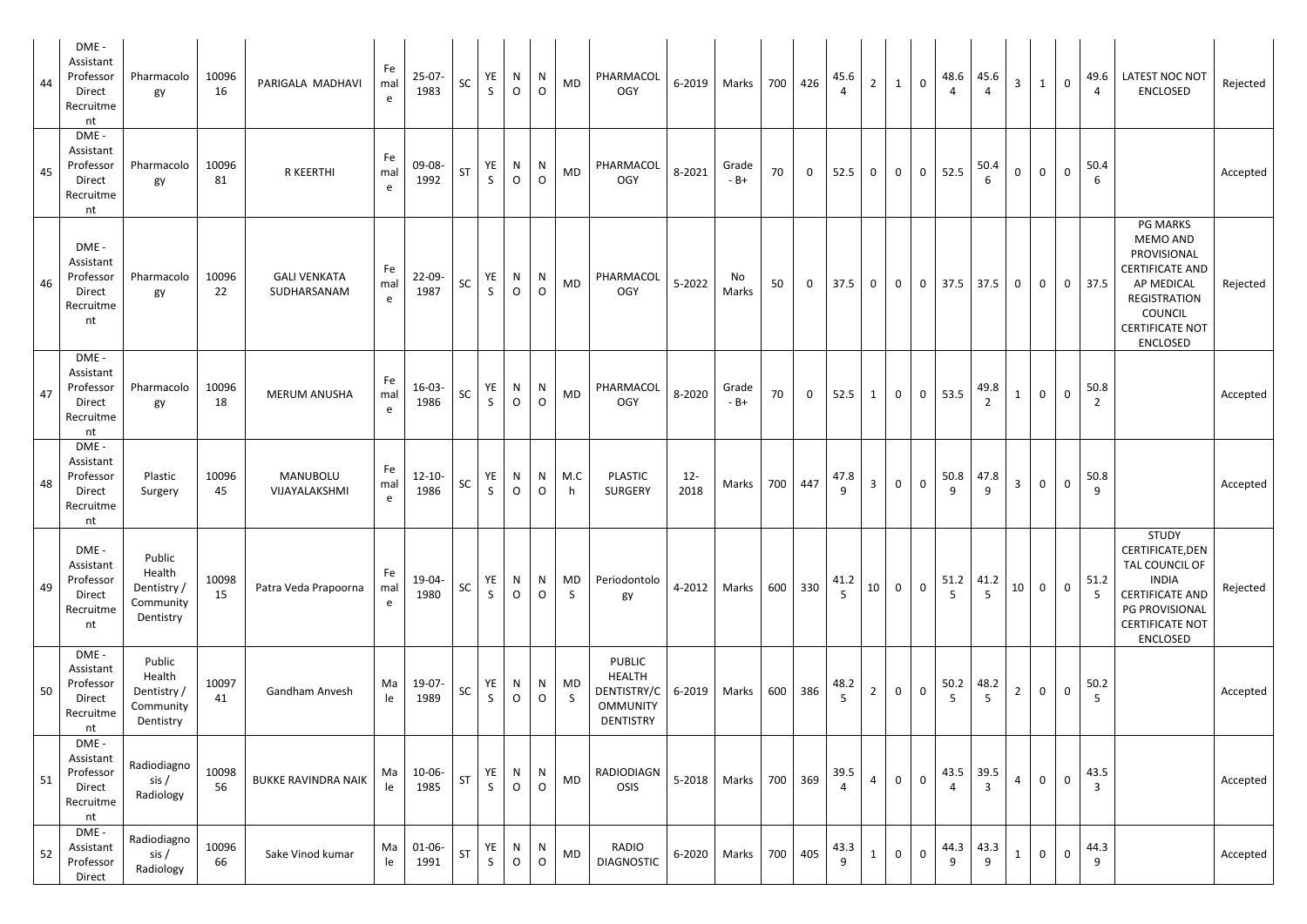|    | Recruitme<br>nt                                              |                                   |             |                                     |                |                     |           |                    |                     |                         |           |                                       |               |                |     |                |                        |                 |                |                |           |                        |                |                     |              |                        |                                                                                               |          |
|----|--------------------------------------------------------------|-----------------------------------|-------------|-------------------------------------|----------------|---------------------|-----------|--------------------|---------------------|-------------------------|-----------|---------------------------------------|---------------|----------------|-----|----------------|------------------------|-----------------|----------------|----------------|-----------|------------------------|----------------|---------------------|--------------|------------------------|-----------------------------------------------------------------------------------------------|----------|
| 53 | DME -<br>Assistant<br>Professor<br>Direct<br>Recruitme<br>nt | Radiodiagno<br>sis /<br>Radiology | 10098<br>00 | AKKILAGUNTA SUNDAR<br><b>DINESH</b> | Ma<br>le       | $04-02-$<br>1990    | SC        | YE<br>S            | N<br>$\mathsf{O}$   | N<br>$\circ$            | MD        | RADIO-<br><b>DIAGNOSIS</b>            | 4-2019        | Marks          | 700 | 423            | 45.3<br>2              | $\mathbf{3}$    | $\overline{0}$ | $\overline{0}$ | 48.3<br>2 | 45.3<br>$\overline{2}$ | $\mathbf{3}$   | $\mathbf 0$         | $\mathsf{O}$ | 48.3<br>$\overline{2}$ |                                                                                               | Accepted |
| 54 | DME -<br>Assistant<br>Professor<br>Direct<br>Recruitme<br>nt | Radiodiagno<br>sis /<br>Radiology | 10097<br>17 | Rayavarapu Sukumar                  | Ma<br>le       | 21-08-<br>1981      | SC        | YE<br>S            | N<br>$\mathsf{O}$   | N<br>$\circ$            | MD        | Radiodiagnos<br>is                    | 4-2019        | Marks          | 700 | 364            | 39                     | $\mathbf{3}$    | $\overline{0}$ | $\mathbf{0}$   | 42        | 39                     | $\mathbf{3}$   | $\mathbf 0$         | $\mathbf 0$  | 42                     | PROVISIONAL PG<br><b>DEGREE NOT</b><br><b>ENCLOSED</b>                                        | Rejected |
| 55 | DME -<br>Assistant<br>Professor<br>Direct<br>Recruitme<br>nt | Radiotherap<br>$\mathsf{V}$       | 10096<br>30 | <b>GOVINDU ASHA LATHA</b>           | Fe<br>mal<br>e | $07-07-$<br>1989    | <b>ST</b> | YE<br>S            | N<br>$\mathsf{O}$   | N<br>$\circ$            | MD        | RADIOTHERA<br>PY                      | 6-2020        | Marks          | 700 | 425            | 45.5                   | $\mathbf{1}$    | $\overline{0}$ | $\overline{0}$ | 46.5      | 45.5                   | $\mathbf{1}$   | $\mathsf{O}\xspace$ | $\mathbf 0$  | 46.5<br>3              |                                                                                               | Accepted |
| 56 | DME -<br>Assistant<br>Professor<br>Direct<br>Recruitme<br>nt | Radiotherap<br><b>y</b>           | 10096<br>12 | <b>KARRA PRADEEP</b>                | Ma<br>le       | $31-08-$<br>1983    | SC        | YE<br>$\mathsf{S}$ | N<br>$\overline{O}$ | N<br>$\circ$            | MD        | RADIOTHERA<br>PY                      | 5-2017        | Grade<br>$-B$  | 57  | $\overline{0}$ | 42.7<br>$\overline{5}$ | 5 <sup>1</sup>  | $2^{\circ}$    | $\overline{0}$ | 49.7<br>5 | 37.5                   | 5 <sub>1</sub> | $\mathbf 0$         | $\mathbf{0}$ | 42.5                   |                                                                                               | Accepted |
| 57 | DME -<br>Assistant<br>Professor<br>Direct<br>Recruitme<br>nt | SPM<br>(Community<br>Medicine)    | 10098<br>32 | GANGAPATNAM<br><b>SRAVAN KUMAR</b>  | Ma<br>le       | $01 - 08 -$<br>1987 | SC        | YE<br>S            | N<br>$\mathsf{O}$   | N<br>$\overline{O}$     | MD        | SPM(COMM<br><b>UNITY</b><br>MEDICINE) | 5-2016        | Marks          | 700 | 408            | 43.7<br>1              | $6\overline{6}$ | 7 <sup>7</sup> | $\overline{0}$ | 56.7<br>1 | 43.7<br>$\mathbf{1}$   | 6 <sup>1</sup> | $\overline{7}$      | $\mathbf 0$  | 56.7<br>$\mathbf{1}$   | CASTE<br><b>CERTIFICATE NOT</b><br><b>ENCLOSED</b>                                            | Rejected |
| 58 | DME -<br>Assistant<br>Professor<br>Direct<br>Recruitme<br>nt | SPM<br>(Community<br>Medicine)    | 10098<br>29 | KALAPALA ABHILASH                   | Ma<br>le       | $31 - 05 -$<br>1990 | <b>SC</b> | YE<br>$\mathsf{S}$ | N<br>$\mathsf O$    | $\mathsf{N}$<br>$\circ$ | <b>MD</b> | COMMUMIT<br>Y MEDCINE /<br>S.P.M      | 5-2019        | Marks          | 700 | 428            | 45.8<br>6              | $\overline{3}$  | 5 <sup>5</sup> | $\overline{0}$ | 53.8<br>6 | 45.8<br>6              | $\overline{3}$ | 5 <sup>1</sup>      | $\mathbf 0$  | 53.8<br>6              | <b>MEDICAL</b><br>REGISTRATION<br><b>COUNCIL</b><br><b>CERTIFICATE NOT</b><br><b>ENCLOSED</b> | Rejected |
| 59 | DME -<br>Assistant<br>Professor<br>Direct<br>Recruitme<br>nt | SPM<br>(Community<br>Medicine)    | 10095<br>99 | YALLAMELLI NEELIMA                  | Fe<br>mal<br>e | $12 - 04 -$<br>1988 | SC        | YE<br>S.           | N<br>$\overline{O}$ | N<br>$\circ$            | MD        | <b>COMMUNITY</b><br><b>MEDICIN</b>    | 8-2021        | Grade<br>$-B+$ | 70  | $\overline{0}$ | 52.5                   | $\overline{0}$  | $\overline{0}$ | $\mathbf 0$    | 52.5      | 52.5                   | $\mathbf{0}$   | $\mathbf 0$         | $\mathbf 0$  | 52.5                   | AP MEDICAL<br>REGISTRATION<br>COUNCIL<br><b>CERTIFICATE NOT</b><br><b>ENCLOSED</b>            | Rejected |
| 60 | DME -<br>Assistant<br>Professor<br>Direct<br>Recruitme<br>nt | Transfusion<br>Medicine           | 10098<br>48 | pillolla padmaja                    | Fe<br>mal<br>e | 08-06-<br>1990      | SC        | YE<br>S            | N<br>$\mathsf O$    | N<br>$\circ$            | <b>MD</b> | pathology                             | $11-$<br>2020 | Marks          | 700 | 408            | 43.7                   | $\mathbf{1}$    | 5 <sup>5</sup> | $\overline{0}$ | 49.7      | 43.7<br>1              | $\mathbf{1}$   | 5 <sub>1</sub>      | $\mathbf 0$  | 49.7<br>$\mathbf{1}$   | NO PG IN<br><b>TRANSFUSION</b><br><b>MEDICINE</b>                                             | Rejected |
| 61 | DME -<br>Assistant<br>Professor<br>Direct<br>Recruitme       | Transfusion<br>Medicine           | 10096<br>53 | MABBU DELLI PRAVEEN                 | Ma<br>le       | $13-02-$<br>1987    | SC        | YE<br>S            | N<br>$\mathsf{O}$   | N<br>$\circ$            | <b>MD</b> | <b>TRANSFUSIO</b><br>N MEDICINE       | 5-2018        | Marks          | 700 | 434            | 46.5                   | 4               | $\mathbf{0}$   | $\mathbf 0$    | 50.5      | 46.5                   | $\overline{4}$ | $\mathbf{0}$        | $\mathbf{0}$ | 50.5                   |                                                                                               | Accepted |